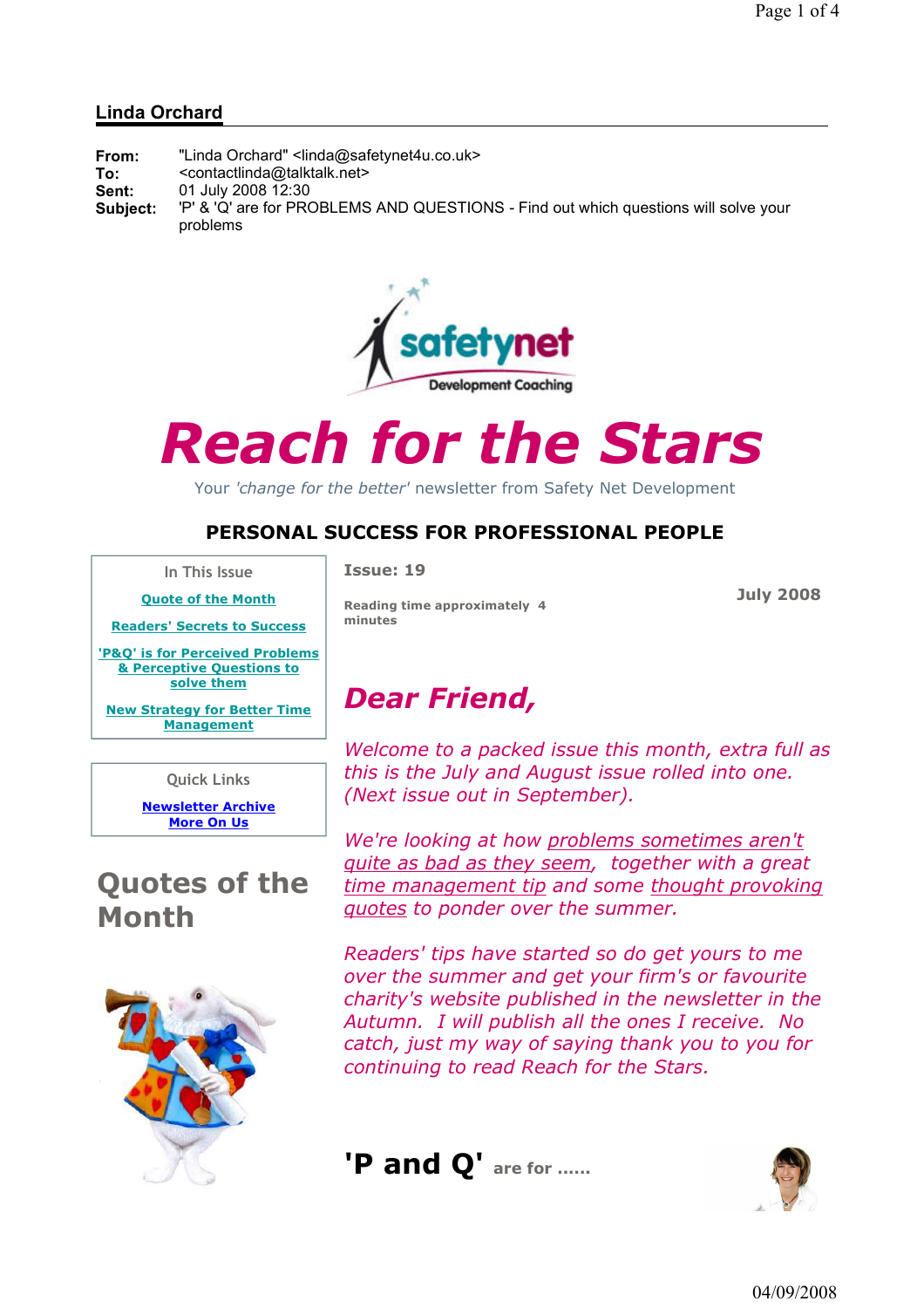2 this month ...

"It is better to light a candle than to curse the darkness." Chinese proverb

"Feeling gratitude and not expressing it is like wrapping a present and not giving it." Henry David Thoreau

If you follow the first one, you'll stop moaning about what's wrong and take action to change it. Following the second will mean showing people what a genuinely nice person you are. There's no point in thinking about phoning someone to catch up or say thank you, if you never actually get round to it and they never know you thought about them.

Keep sending in your favourite secrets to success

# PERCEIVED PROBLEMS AND

PERCEPTIVE OUESTIONS TO SOLVE THEM

You can always do (on some level) what you say you can't.

Remember - in order to even make the sentence describing what you "can't" do, you're having to imagine doing it. And when you can visualise it, you're half-way there.

For example:

I can't stop smoking - Typically, people who say this (especially in seminar rooms) aren't actually smoking at the time they say it. They have stopped smoking, at least for the time they're in the session.

I can't ride a bicycle - The person who says this often later reveals that they can ride a bicycle, but usually fall off within 20 or 30 feet.

I can't sing - The last person who told me this subsequently revealed that she sang every day in the shower.

I can't speak to a group - Frequently admitted in front of a group at training sessions!

You can always do, to some extent at least, what you say you can't. However...

People perceive a belief as "limiting" when it blocks them from achieving an outcome or moving in a direction that's important for them. Often, the person's focus has shifted from what they want (their outcome) to the belief itself. It's almost as though they've lost sight of what they want; like the belief is "standing between" them and their goal.

Client: "I can't speak in public. I don't have self-confidence."

Coach: How is this a problem? Client: "Because I want to get a promotion, but it will mean I have to do presentations from time to time."

This 'how' question starts to bring what's important back into focus. So, with relation to some limiting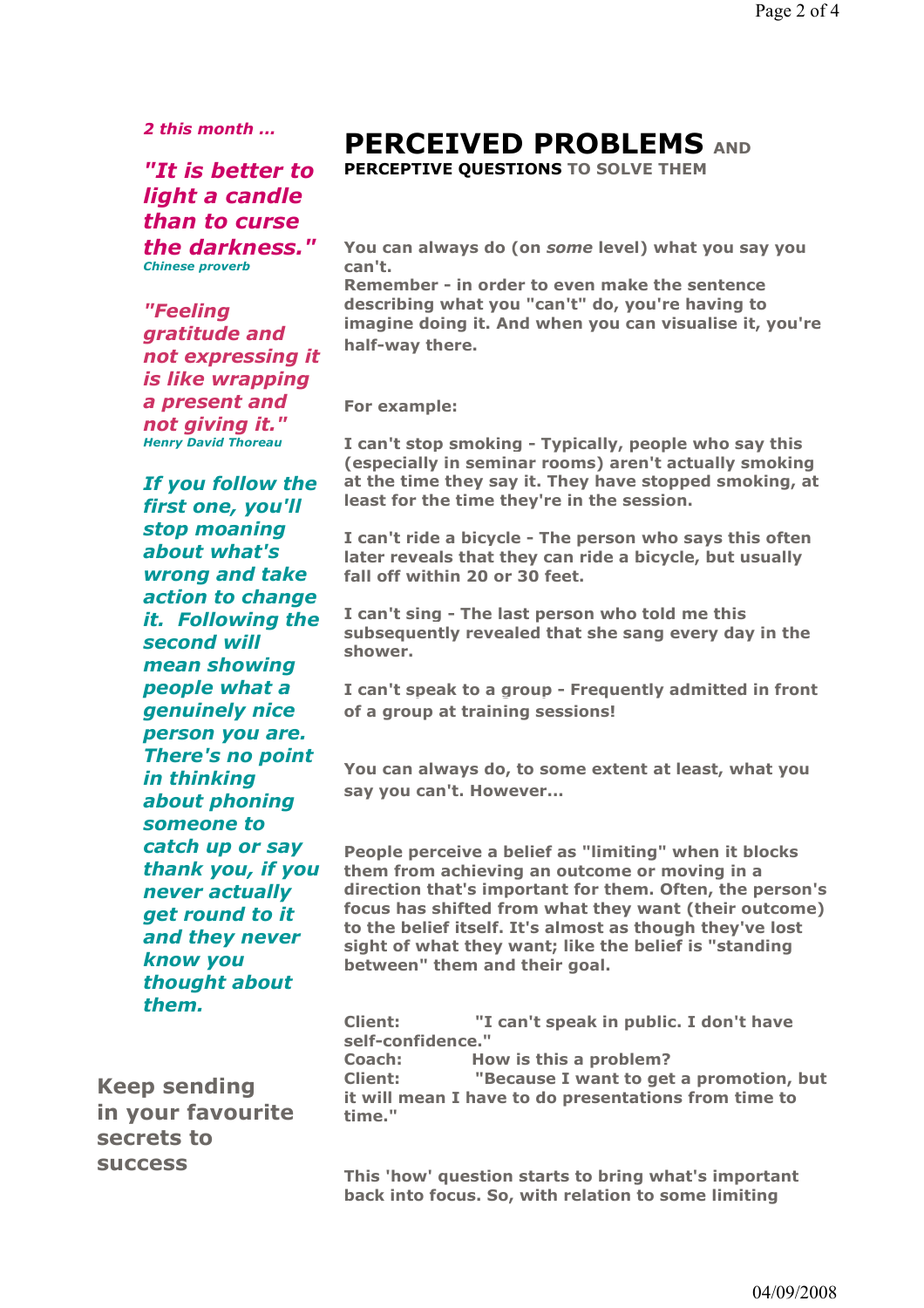#### Thank you to Wendy Markel, Relationship Manager at Lloyds Bank who believes in the mantra:

 "If not now, when? If not you, who?"

This is all about taking reponsibility for yourself and making a difference which fits in brilliantly with the charity she would like to bring to our attention this month. She says: World Vision UK campaigns for the rights of the worlds poorest, most disadvantaged and most often forgotten children. You and I can help make a difference in a supportive and rewarding way by befriending a child through sponsorship. You can read more about their work at

www.worldvision.org.uk

Send in your favourite quote, saying or idea for success, together with your name and a website address for your company or the charity whose profile you'd like to raise, and I will put it in the newsletter together with the link so that all readers can find out more if they'd like to.

#### Send to: linda@safetynet4u.co.uk

and get your link published next month.

Join Our List



belief, ask yourself "How specifically is this a problem?" And what goal or larger purpose has it been preventing you from making progress with until now? Remember you'll gain much more clarity by asking 'How?' and 'What?' questions than 'Why?' questions. (More of this in a later issue)

When you are clear on your answer, go on to ask yourself "What are some of the examples of me actually having been able to do what I've said I can't?" Write these down. You'll be surprised at what you find you are already doing. If you have done it in any shape or form in the past, no matter how well or badly AND survived, then it is no longer true that you can't.

Once you really start to understand that people can always do what they say they can't (even you!) it opens up all kinds of possibilities.

Adapted from Jamie Smart - www.saladltd.co.uk

#### New strategy for better time management

1. Starting tomorrow, begin each day with at least 5 minutes of work on something which you really want to do but know doesn't \*have\* to be done today. As you get more comfortable with this idea, extend the time to 15 minutes, then 30 minutes or more.

2. Create a "frontlog". Everyone knows about backlogs, but a frontlog is simply a list of all those things which you know will be on your to-do list later in the week, month or year but wouldn't otherwise make the list now. When you find yourself with free time you want to spend moving things forward, you can begin clearing your frontlog instead of filling that time with busy work or idle surfing.

Have fun, learn heaps, and contemplate this quote from Alan Cohen:

"On the day you die, you will have unanswered e-mail in your inbox."

This comes from Michael Neill - www.geniuscatalyst.com

I love the final quote, don't you? We could all do with bearing this in mind these days.